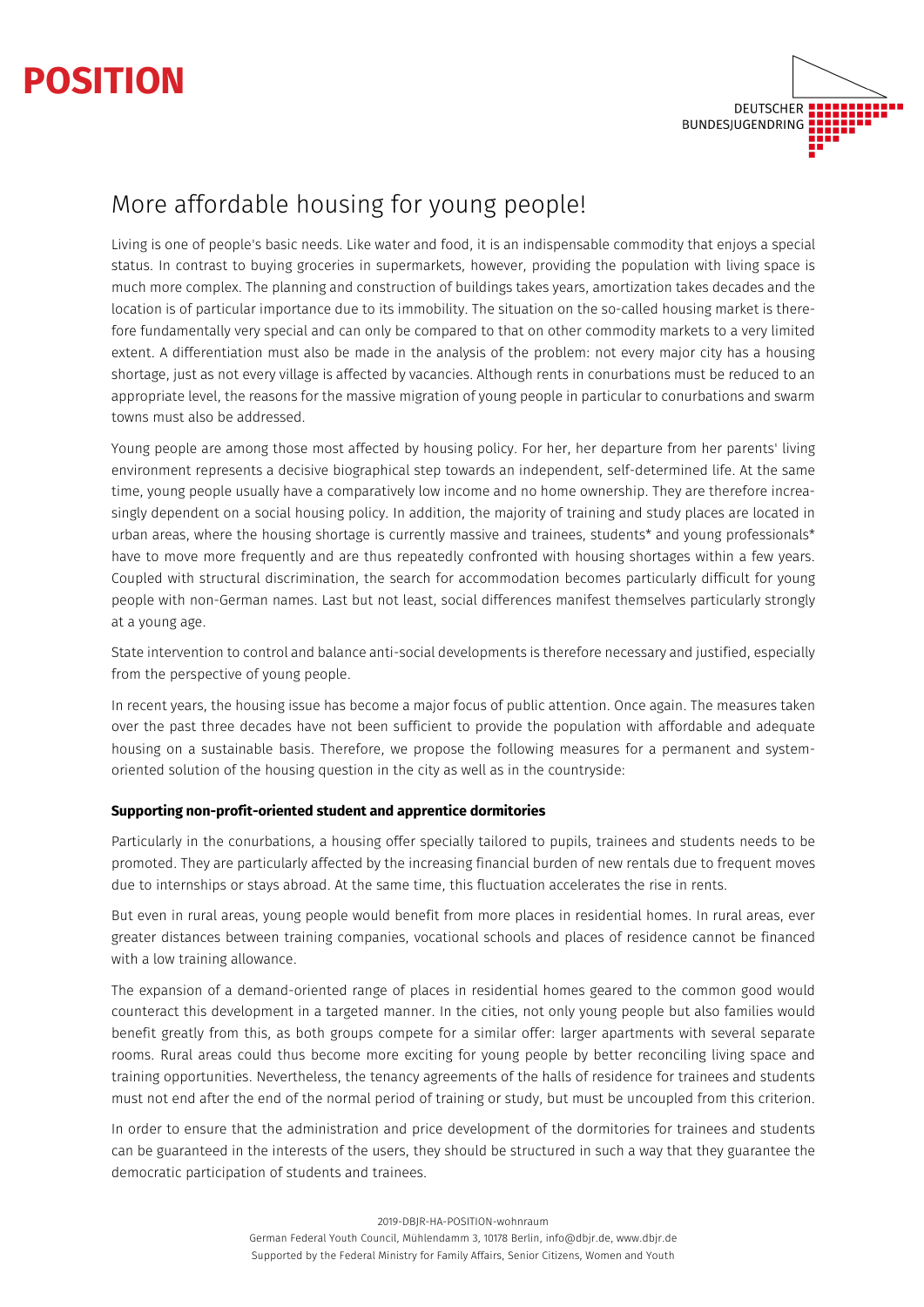

## **Developing social housing, especially for young people**

Even in 2019, more social housing in the Federal Republic of Germany will disappear than new housing is created. There is a massive lack of housing with social ties. Experts call for the stock to be increased to at least 2 million by 2030.<sup>1</sup>

Following the important social policy resolutions of the DBJR of 2013<sup>2</sup> and 2018<sup>3</sup> that young beneficiaries in the ALG II scheme may not be denied the right to move out of their parental home, the need for social housing continues to increase. You're right. Young people on their way to a self-determined life must not become victims of a misguided housing policy.

## **Tighten the rent brake, strengthen tenant internal law**

The past few years have shown that the rent brake has had little effect. The last tightening was already a step in the right direction, but it still has to go further.

The additional costs for a furnished flat or a furnished room must be broken down transparently in the rental agreement with the corresponding receipts.

Without exception, the landlords' obligation to provide information about the previous rental amount must be automatic and no longer on request.

The penalty for exceeding the local comparative rent must be increased and the assessment period of the comparative rent extended. In addition, all new and existing rents must be included in the survey. Thus not only the last years with the beginning overheating of the so-called housing market flow into the calculation, but also the still more moderate years.

Furthermore, the scope of the rent brake must be extended to the whole of Germany in order to guarantee this form of internal protection for tenants throughout the country.

#### **Remunicipalisation**

Developments in recent years have shown that the sale of municipal property such as housing stock or energy suppliers rarely had the hoped-for effects: falling costs and higher investments by the private sector. Instead, the costs increased through profit maximization and the municipalities lost significant influence on local development.

In order not to further reduce the scope for exerting influence on the so-called housing market, municipal housing companies may no longer be sold or large portfolios of municipal holdings may no longer be sold. At the same time, in the sense of a broad-based re-municipalisation, housing stock must regain public ownership. In addition, it must itself again act as the building owner and receive the funds to support locally targeted public-interest actors.

## **Reintroducing the non-profit status of housing**

Until 1989, housing companies, just like an association, were able to achieve non-profit status. They thus benefited from extensive tax concessions, but on the other hand also had to comply with special conditions. This possibility was abolished by the 1990 tax reform, which today turns out to be a big mistake. The additional tax

<sup>1</sup> https://www.tagesschau.de/inland/sozialwohnung-105.html

<sup>2</sup> https://dbjr.de/artikel/fuer-einen-leistungsfaehigen-sozialstaat/

<sup>3</sup> https://dbjr.de/artikel/jugendarmut-bekaempfen/